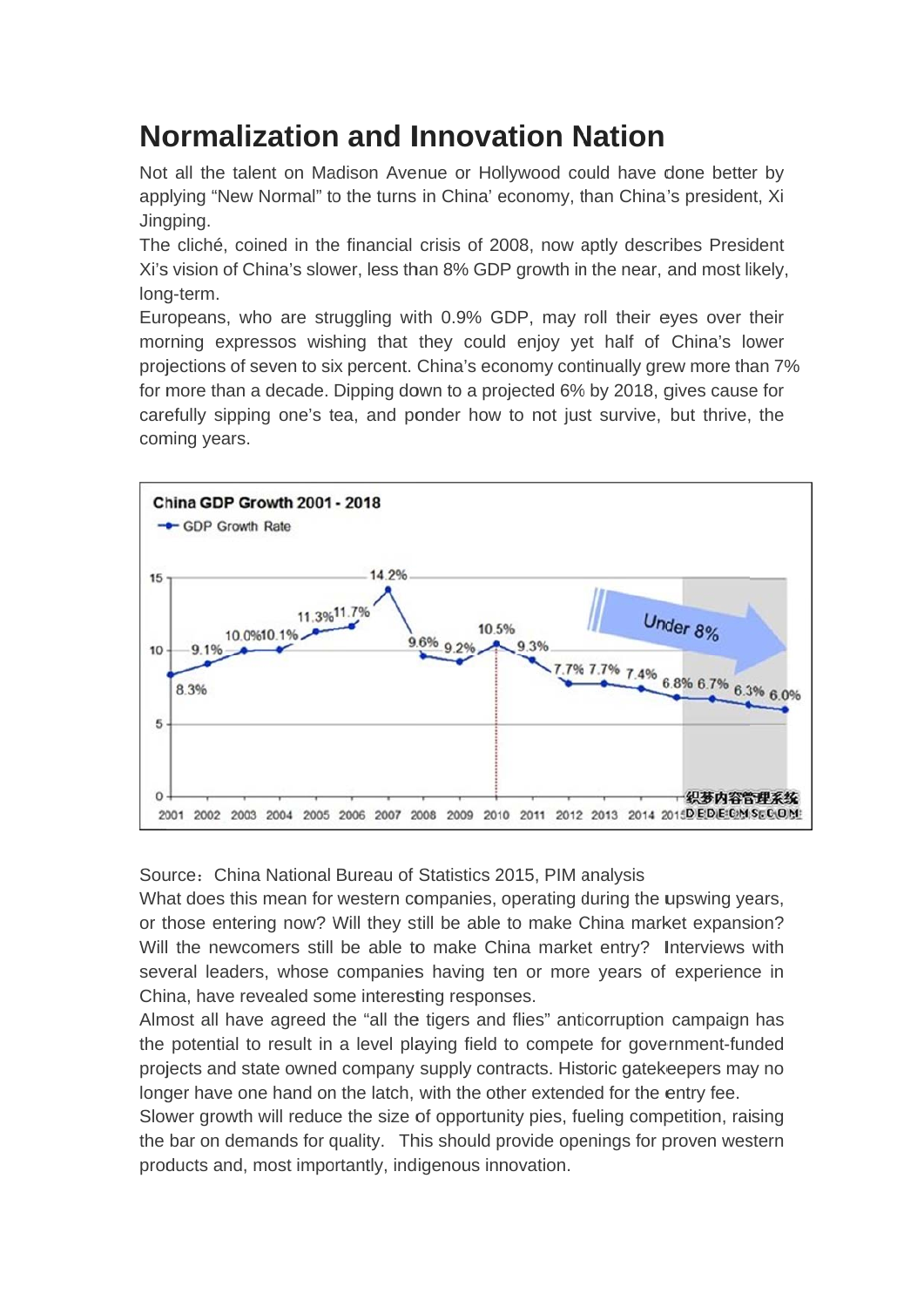Business leaders may need a sharper customer focus in the coming years. Consumer behavior will continually change; wanting higher quality products and services. New players will enter the market. Industries will need their ears closer to customer demands, eves on the competition, and active gray matter on innovation.

China's trend toward urbanization and growing middle class with more disposable income and higher demands for quality will be key drivers of change. Without adapting to rising consumer expectations, current products are vulnerable to being swept aside, or diluted to insignificance.

It is much the same for industrial goods. With increasing demands for quality, manufacturers must both improve product performance, and reduce costs to remain competitive.

In 2013, Xi Jinping launched the Silk Road Economic Belt and Twenty-First Century Maritime Silk Road initiative. The vision of "One Belt, One Road" (OBOR) will link far and neighboring markets may be an impetus for China's, and regional economic growth. It will ease of flow of goods in and out of China, to and from neighboring countries, the Middle East, Eastern and Central Europe. This advantage will open new markets for all producers of goods in China, domestic and foreign.



The OBOR is not just a concept. China has pledged 40 billion USD to the Silk Road Fund for building the needed logistics infrastructure. This should provide long-term benefits for a population of 4.4 billion covering 26 countries.

More recently, China has announced the "Made in China 2025" initiative to stimulate combining innovation and entrepreneurism. This is an interesting cocktail mix for asserted disciples of Marxist Leninism. Adding an olive of IP protection, would help. The lack of patent protection for Chinese product